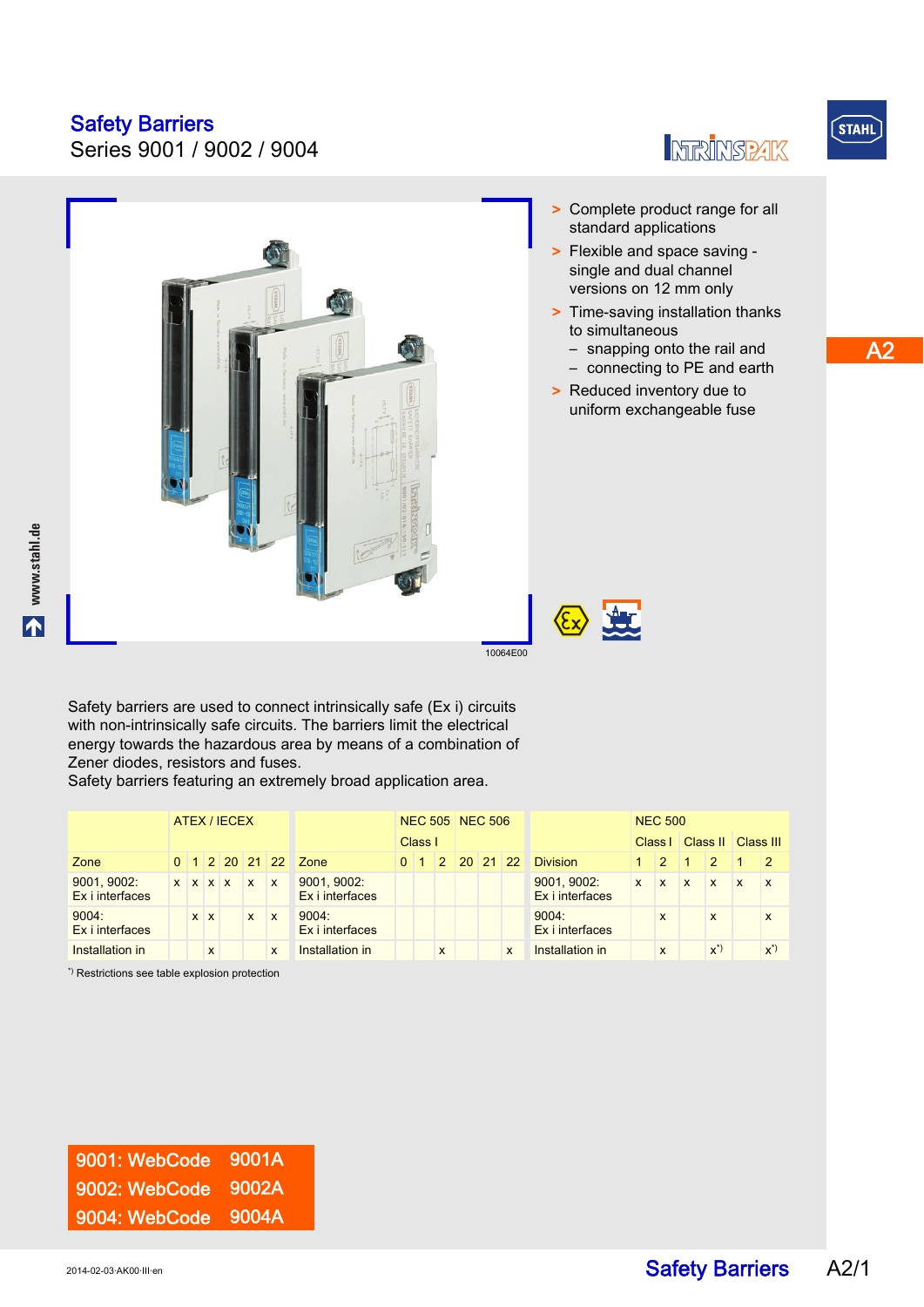Series 9001 / 9002 / 9004



### Advantages at a Glance:



If single or dual channel, the safety barriers offer a low cost and space saving solution on 12 mm foot print.

The transparent cover offers sufficient space for labeling.



Snapping-on mounts the barrier mechanically, it simultaneously establishes the PE connection.

Therefore only one common PE connection is needed per DIN rail.

Time and energy-intensive wiring is dispensed with, however, manual wiring is still an installation option.

Even if other rails are used, adapters guarantee that the safety barriers possess a high degree of flexibility.



An easily exchangeable back-up fuse protects the internal fuse and the safety barrier itself.

Only one nominal fuses value is required for all models.

This back-up fuse can be replaced without dismounting the barrier and without deenergizing the circuit.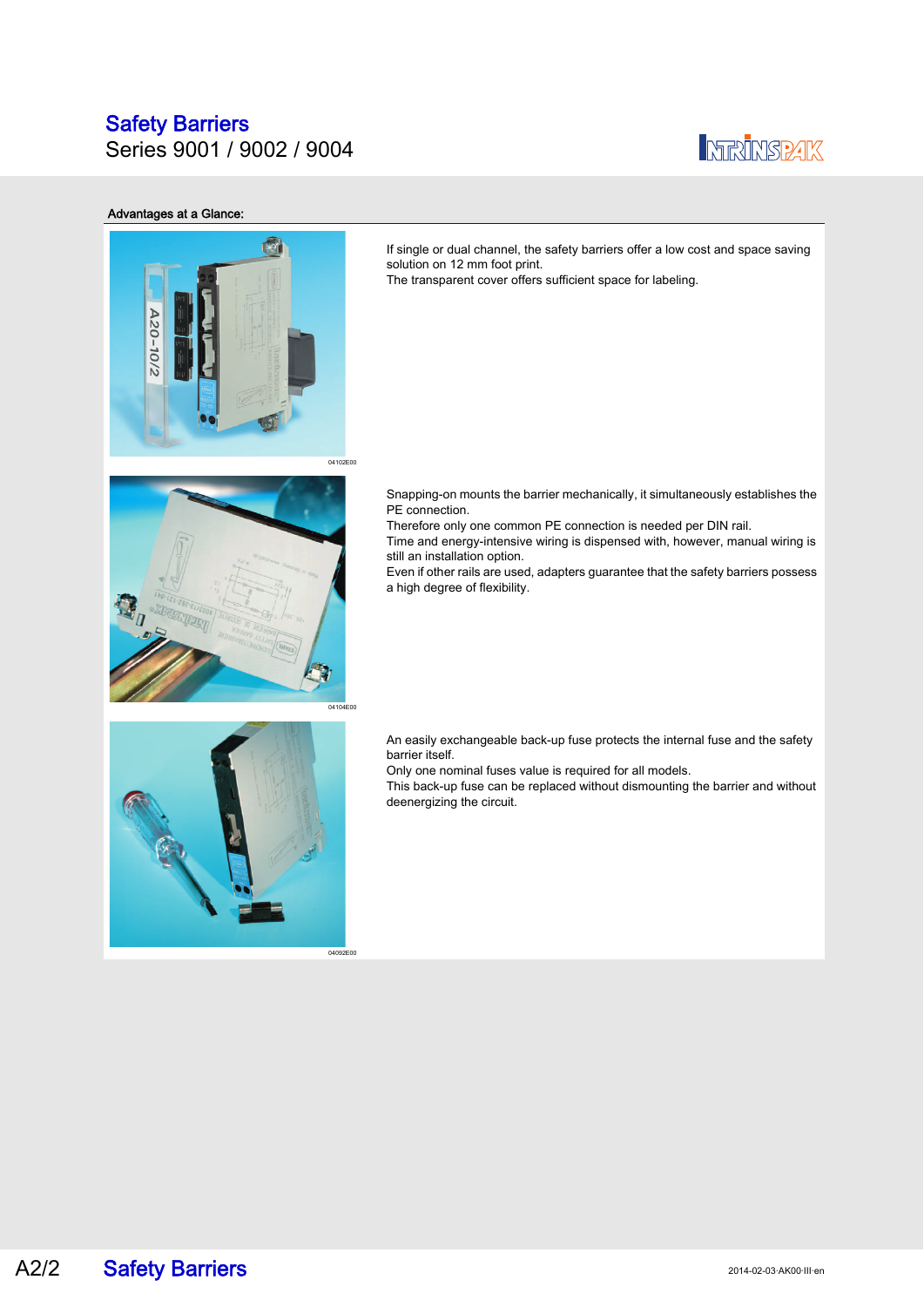### Introduction

### Application

Safety barriers are used as economical interfaces without galvanic isolation between intrinsically safe and non-intrinsically safe circuits. They protect circuits (i. e. cable and apparatus) in hazardous locations.

#### Safety barriers are so-called associated apparatus:

Since they also contain non-intrinsically circuits they must either be installed in the safe area or if certified in Zone 2 / Division 2. The combination with an further type of explosion protection (e.g. flame proof enclosure) enables the installation in Zone 1.



#### Function

Safety barriers are used to limit the power supply into an intrinsically circuit in such a way that neither sparks nor thermic effects (hot surfaces) can cause an ignition.

A safety barrier thus contains three essential elements:

- Zener diodes for limiting the voltage
- Resistor or components for limiting the current
- Fuse for the protection of zener diodes



09912E02

09911E02

**INTERFINIST ARE** 

R. STAHL safety barriers Series 9001, 9002 and 9004 also contain a protective circuit with an exchangeable fuse externally accessible, protecting the internally encapsulated non-accessible fues of the safety barrier. The protective circuit prevents both fuses tripping at the same time.

In order to cover the complete spectrum of instrumentation applications a few types of safety barriers include function blocks like e.g. electronic current limitations, amplifier, etc.

### Potential Equalisation / Grounding

Differences in potential can delete the intrinsically safety and thus make explosion protection ineffective, since safety barriers have no galvanic isolation between input and output.

All (national) standards for the installation of intrinsically safe circuits thus require:

• the existance of a potential equalisation or grounding system as well as

• the connection of safety barriers to this potential equalisation

R. STAHL safety barriers can alternatively be connected directly via the electrically conducting snap-on mechanism or by means of the  $\frac{1}{2}$  / PA-terminal to the potential equalisation.

**STAHL**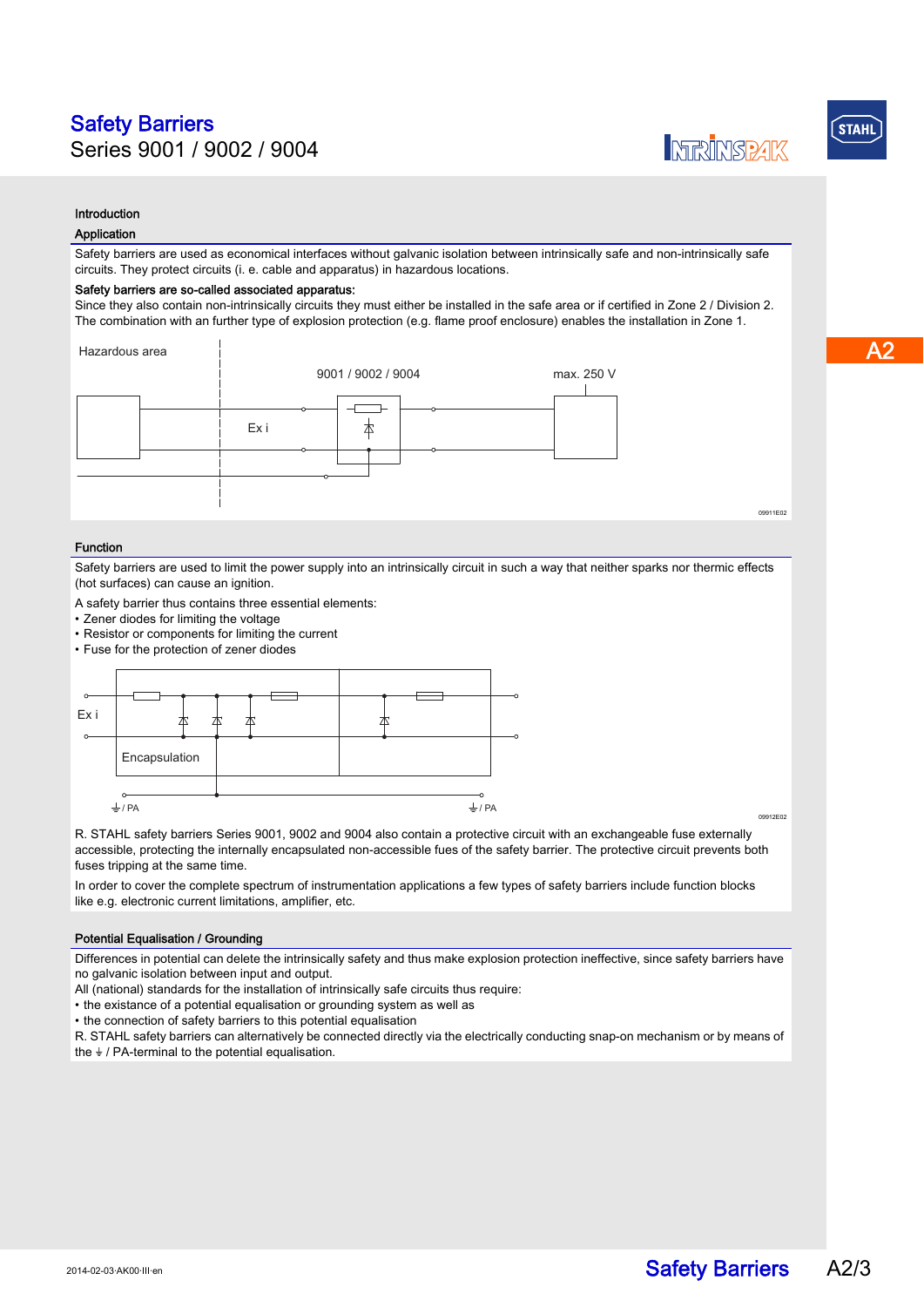### Safety Barriers Series 9001 / 9002 / 9004



### Selection Criteria - Function and Safety

Selection of safety barriers is generally carried out in two steps:

- Functional consideration
- Safety consideration

### 1. Functional consideration

Safety barriers are first selected according to their electrical requirements. It is therefore necessary to know the electrical data of the connected apparatus.

Further selection criteria:

- Polarity of the voltage at the safety barrier U<sub>N</sub> (+, -,  $\sim$ ) in reference to  $\frac{1}{2}$ /PA
- Voltage U<sub>N</sub>
- Max. permissible voltage drop across the barrier, caused by the line resistance R<sub>L</sub> and / or a constant voltage drop  $\Delta U$
- Type of signal to be transmitted; voltage signals can only be transmitted via barriers with purely resistive line resistance; this limitation does not apply to current



It is furthermore to be examined, if the circuit may be grounded or if an earth-free ("floating") circuit is required due to electrical or measurement reasons.

An earth-free ("floating") circuit can usually be established by using a dual-channel safety barrier or interconnecting two single-channel safety barriers.



For many standard application in instrumentation special safety barriers are available, which are designed optimally for the respective application according to the criteria mentioned above.

#### 2. Safety consideration

The safe maximum values of an individual safety barrier (single- or dual-channel) are determined by the certification:

- Maximum voltage U<sub>o</sub>
- Maximum current Io
- Maximum power P<sub>o</sub>
- $\cdot$  Maximum permissible capacity  $C_0$
- Maximum permissible inductance L<sub>o</sub>

It is to be tested however, if the permissible safe maximum values of the intrinsically safe apparatus (field apparatus in the hazardous area) are maintained by the selected safety barrier.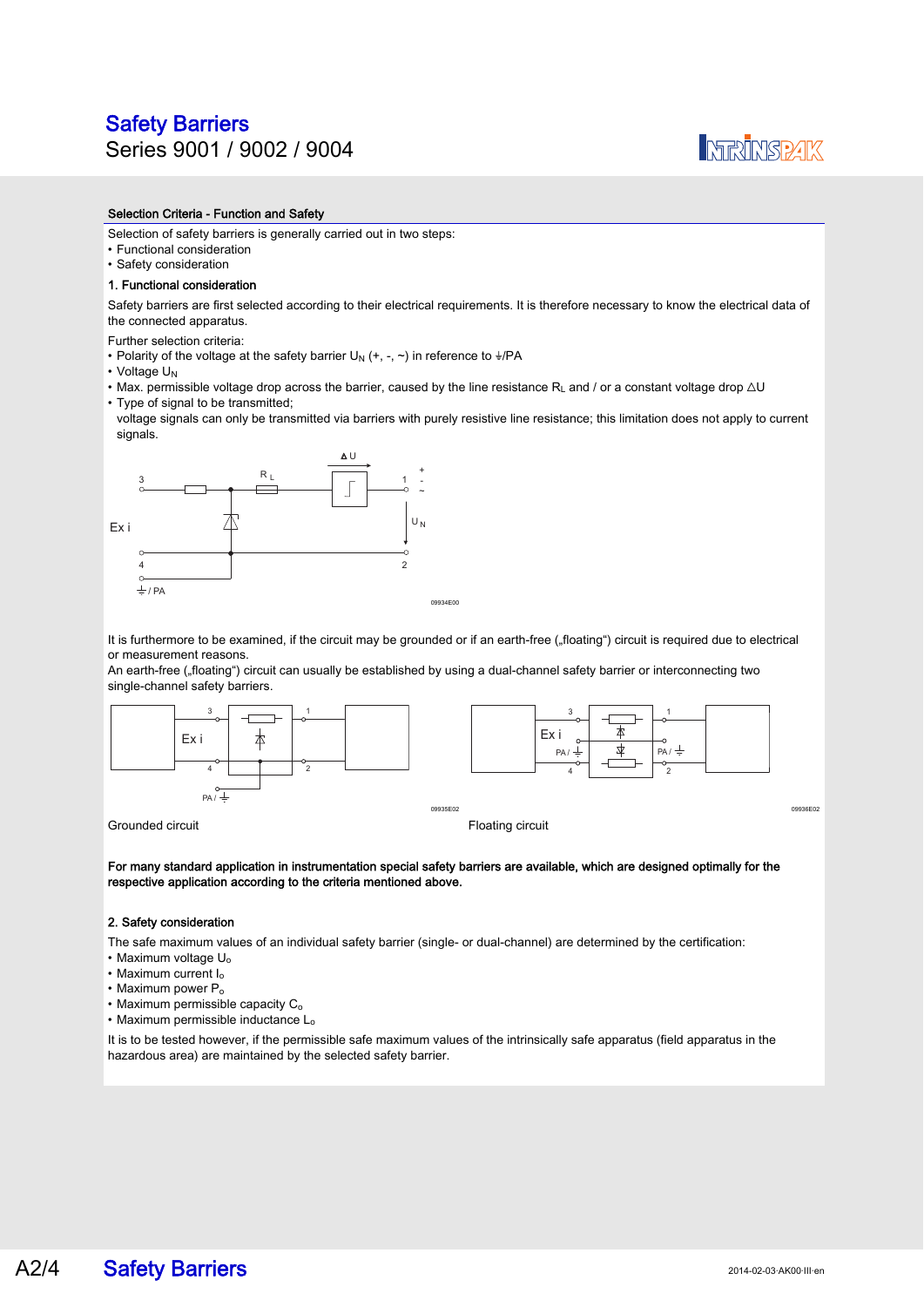Ex i

Series 9001 / 9002 / 9004

# Selection Criteria - Function and Safety  $3 \t 1$



09938E00

**INTERFINISTRATIC** 

### Interconnection of Safety Barriers

If several safety barriers are interconnected, possible current and / or voltage addition is to be taken into consideration from the safety point of view (example 1 and 2).

The maximum values for U<sub>o</sub> and I<sub>o</sub> permissible for an interconnection as well as the resulting permissible maximum values for C<sub>o</sub> and  $L_0$  for the various explosion groups can be referred to in the ignition curves (see EN 60079-11).



**STAHL**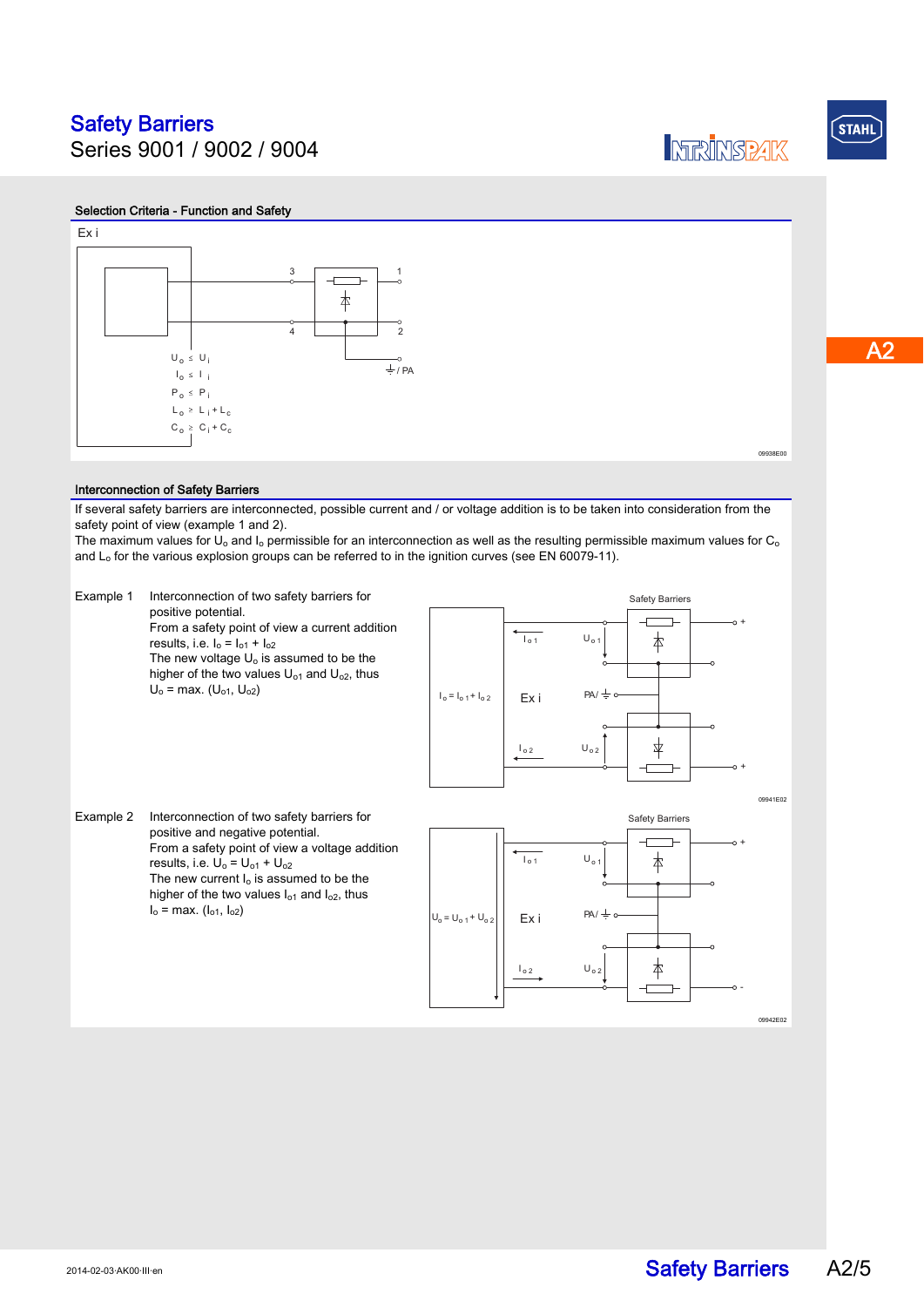### Safety Barriers Series 9001 / 9002 / 9004



| <b>Interconnection of Safety Barriers</b>                                                                                                                                                                      |                                                                                                                                       |                                                                                                                                  |                                                    |           |       |  |  |  |  |
|----------------------------------------------------------------------------------------------------------------------------------------------------------------------------------------------------------------|---------------------------------------------------------------------------------------------------------------------------------------|----------------------------------------------------------------------------------------------------------------------------------|----------------------------------------------------|-----------|-------|--|--|--|--|
| <b>Addition possibilities</b>                                                                                                                                                                                  |                                                                                                                                       |                                                                                                                                  |                                                    |           |       |  |  |  |  |
|                                                                                                                                                                                                                | $=$ current addition                                                                                                                  | Polarity                                                                                                                         | $\overline{\phantom{a}}$                           | $\ddot{}$ |       |  |  |  |  |
|                                                                                                                                                                                                                | $U =$ voltage addition                                                                                                                |                                                                                                                                  |                                                    | U         | and U |  |  |  |  |
| Example:                                                                                                                                                                                                       | When interconnecting two safety barriers for                                                                                          | $+$                                                                                                                              | U                                                  |           | and U |  |  |  |  |
|                                                                                                                                                                                                                | alternating potential $I + U$ results, thus a current<br>addition as well as a voltage addition is to be<br>taken into consideration. |                                                                                                                                  | l and U                                            | I and U   | and U |  |  |  |  |
| The EN 60079-11, table A.1 contains the permissible value pairs / combinations of permissible maximum safe values for:                                                                                         |                                                                                                                                       |                                                                                                                                  |                                                    |           |       |  |  |  |  |
|                                                                                                                                                                                                                | • Voltage $U_0$                                                                                                                       |                                                                                                                                  |                                                    |           |       |  |  |  |  |
|                                                                                                                                                                                                                | • Current $I_0$                                                                                                                       |                                                                                                                                  |                                                    |           |       |  |  |  |  |
|                                                                                                                                                                                                                | $\cdot$ External capacitance $C_0$                                                                                                    |                                                                                                                                  |                                                    |           |       |  |  |  |  |
|                                                                                                                                                                                                                | The following procedure is to be applied:                                                                                             |                                                                                                                                  |                                                    |           |       |  |  |  |  |
|                                                                                                                                                                                                                | 1. Test, if the value combination $U_0$ and $I_0$<br>determined is permitted                                                          | Example 1:<br>Values 28 V / 100 mA are permitted, since the current $I_0$ can be up<br>to 120 mA at 28 V for explosion group IIC |                                                    |           |       |  |  |  |  |
|                                                                                                                                                                                                                |                                                                                                                                       | Example 2:                                                                                                                       | Values 24 V / 210 mA are permitted only for IIB    |           |       |  |  |  |  |
|                                                                                                                                                                                                                | 2. Determination of capacitance $C_0$ from<br>voltage U <sub>o</sub>                                                                  | Example:                                                                                                                         | $U_0$ = 27 V. For IIB the result is $C_0$ = 705 nF |           |       |  |  |  |  |
| It is not allowed to apply the ignition diagrams acc. to EN 60079-11 for the assersment of the intrinsic safety<br>in case that safety barriers with electronic current limitations need to be interconnected. |                                                                                                                                       |                                                                                                                                  |                                                    |           |       |  |  |  |  |

A suitable procedure is described in the EN 60079-25.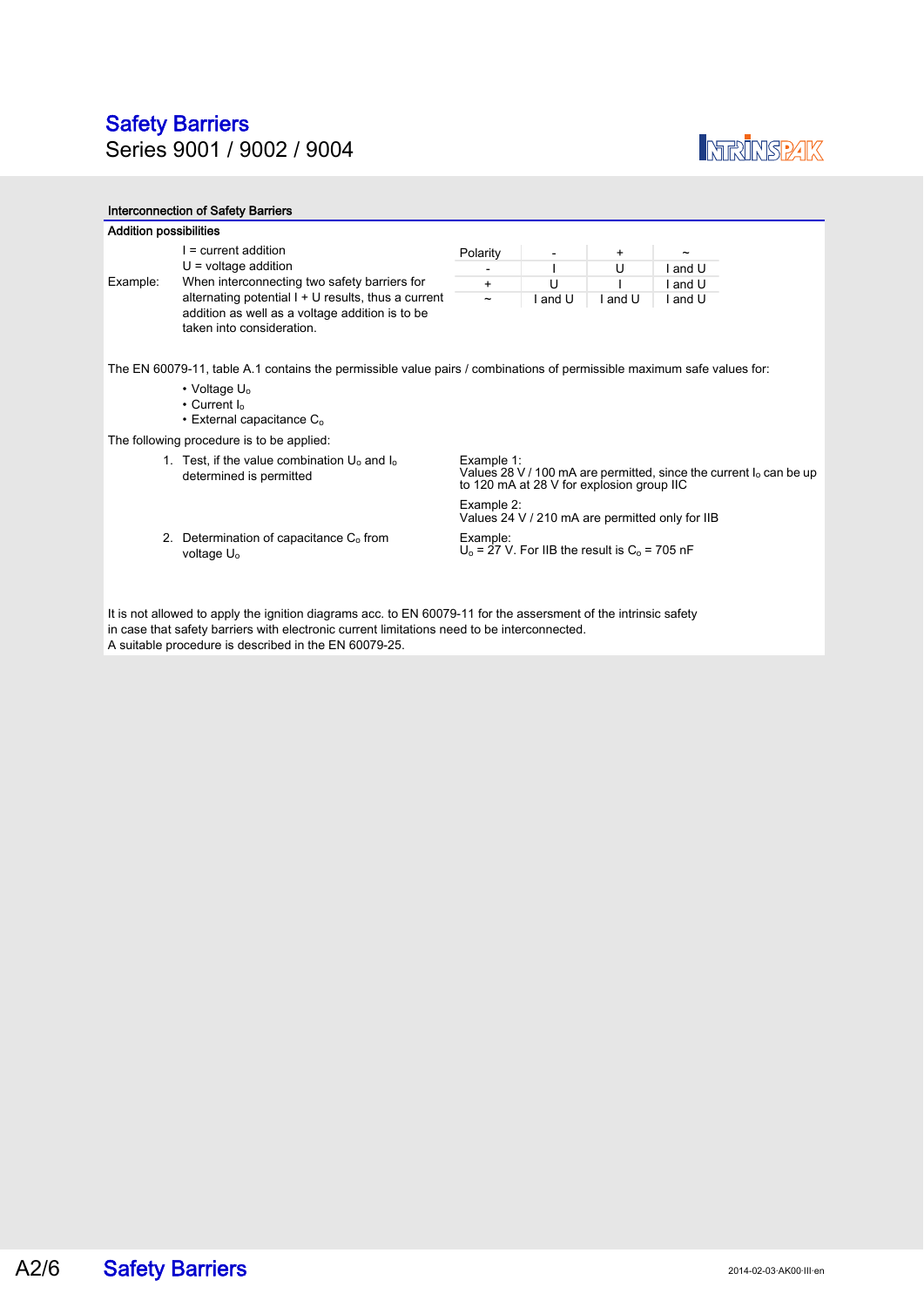Series 9001 / 9002 / 9004



## $S$ TAHL

### Installation and Grounding



R. STAHL safety barriers Series 9001, 9002 and 9004 excel due to an especially simple mounting mechanism. They snap on to a 35 mm DIN rail (NS35/15) directly without a mounting attachment.

At the same time a conducting connection between  $\frac{1}{2}$  / PA of the barrier and the rail, is established. Grounding several barriers is achieved by connecting the rail with the potential equalisation / grounding system (collective ground).

The safety barriers can alternatively be grounded individually as well by using the  $\frac{1}{2}$  / PA terminal on the intrinsically safe side of the safety barrier.



### Further Mounting Possibilities

Further mounting possibilities result, when using the attachments supplied as accessories. The mounting attachments can be mounted to the barriers by means of an adaptor. (Mounting accessories please find in table Accessories and Spare parts)



09913E00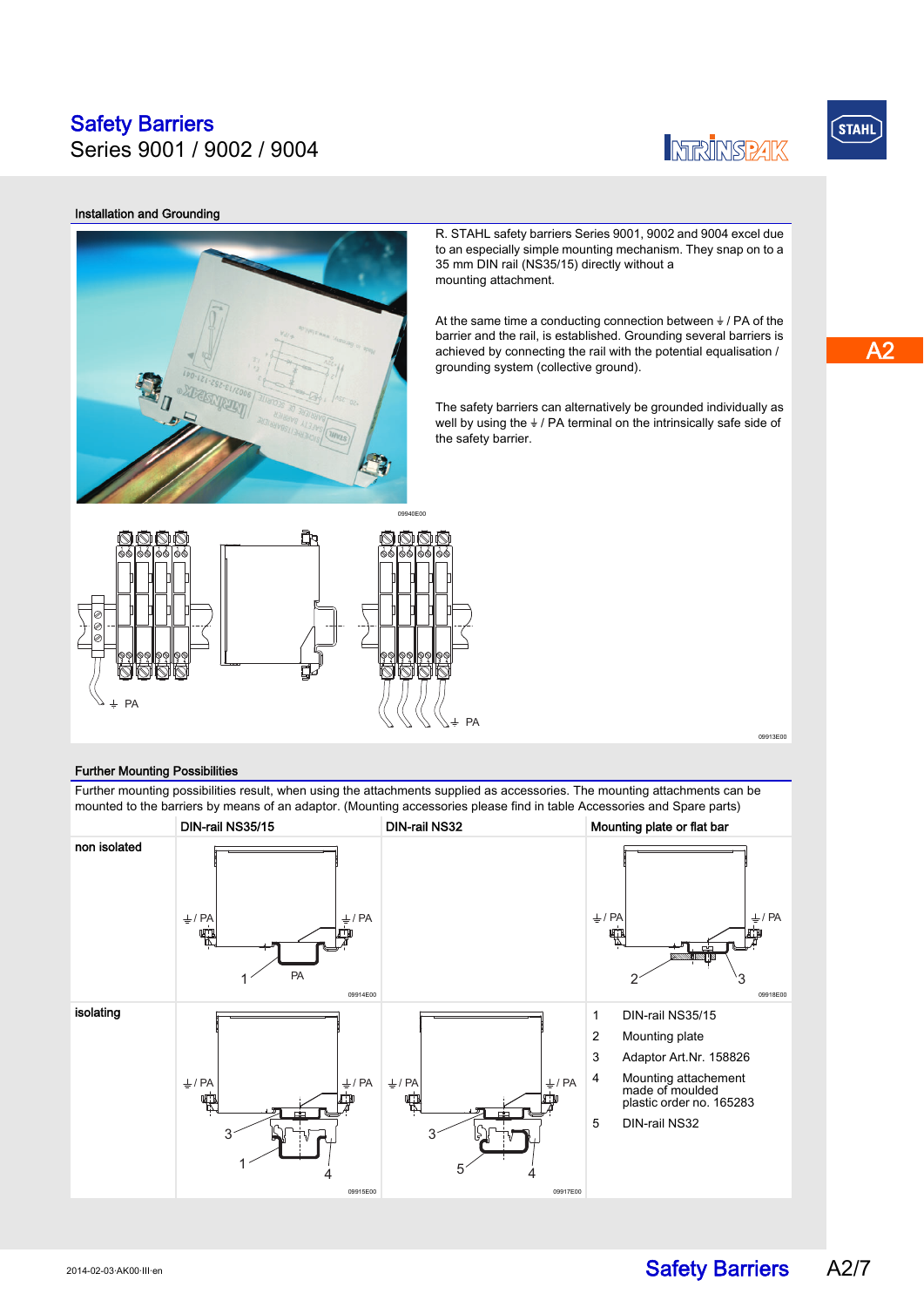Series 9001 / 9002 / 9004

## **INFRINSPAK**

### Exchangeable Back-up Fuse



All safety barriers Series 9001, 9002 and 9004 have an exchangeable back-up fuse. Dual-channel safety barriers have a back-up fuse per channel. This fuse backs up the internal, non-accessible fuse. A protective circuit prevents tripping of both fuses at the same time. It is thus ensured that the safety barrier is protected against destruction resulting from reverse polarity of the operating voltage or excessively high operation voltages.

Two advantages are essential for maintenance and repair:

• in case of overload the safety barrier does not have to be exchanged, the exchangeable back-up fuse can be replaced without removing the barrier;

The safety barriers and their back-up fuses are designed in such a way that only one back-up fuse  $(I = 160 \text{ mA})$  can be used for all barriers Series 9001, 9002 and 9004. Stocking spare parts is thus reduced to an absolute minimum.

Dimensional Drawings (All Dimensions in mm / inches) - Subject to Alterations

09929E00



Safety barriers 9001, 9002, 9004







09932E00



Safety barriers 9001, 9002, 9004 mounting on mounting plate by means of adaptor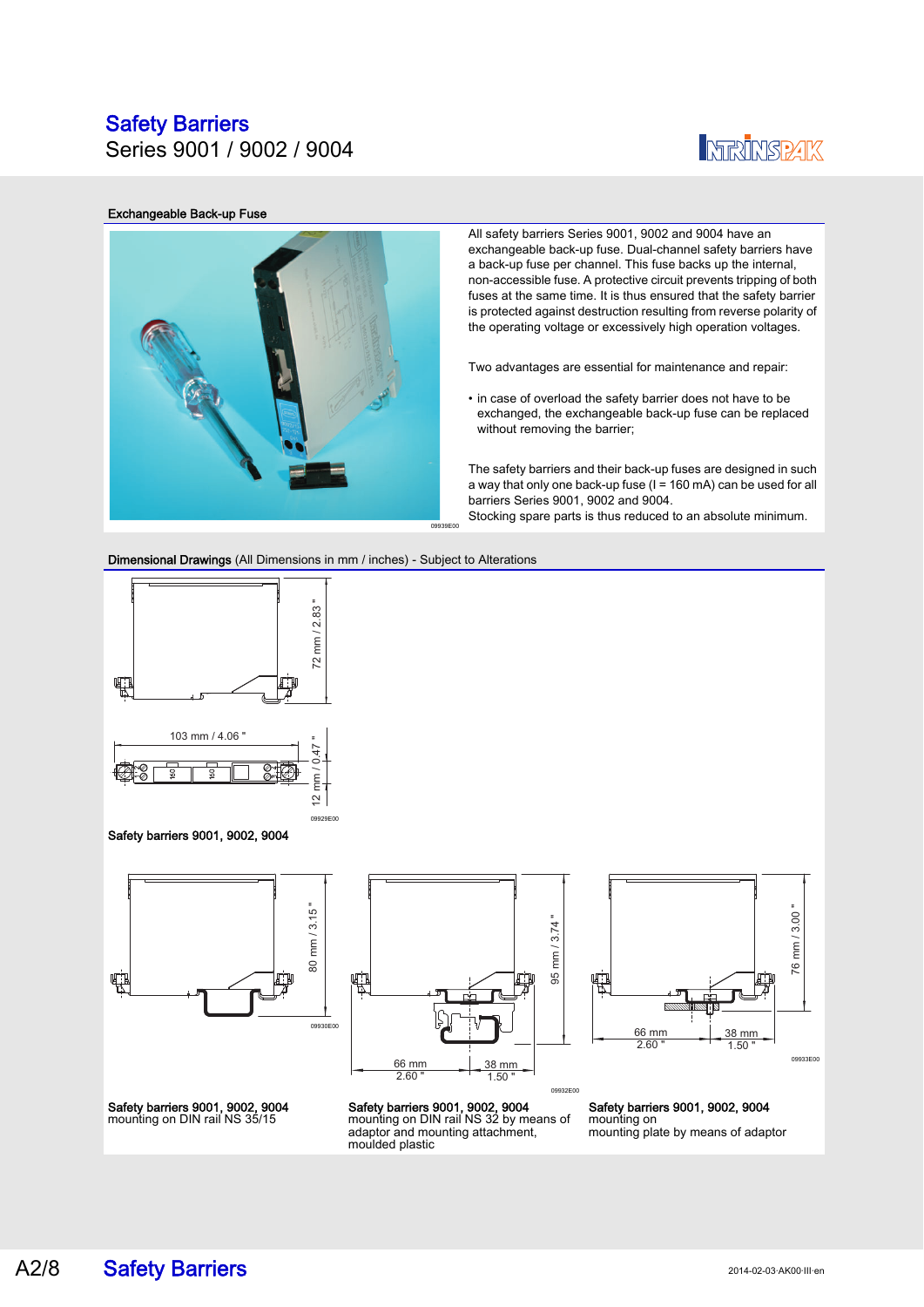Series 9001 / 9002 / 9004





 $\overline{A2}$ 

Overview application Safety Barrieres Symbol Application Application Application Application Application Application Application Application Application Application Application Application Application Application Application Application Application Application 06861E00 2-, 3-wire transmitter 9002/13-280-110-001 9001/51-280-091-141 06329E00 **2-wire transmitter HART** 9002/13-280-110-001 9001/51-280-091-141 07648E00 4-wire transmitter, current source Field circuit floating 9002/34-280-000-001 07650E00 **i/p converter, control valve, indicator**<br>Field circuit grounded floating 9001/01-280-110-101 9002/13-280-110-001 06333E00 **Contact, optocoupler output**<br>Switch (load at +) Field circuit grounded<br>Switch (load grounded) Field circuit grounded 9001/01-252-057-141 9001/01-252-060-141 06324E00 Solenoid valve, LED indicator Field circuit grounded Field circuit floating 9001/01-252-100-141 9002/13-252-121-041 06332E00 Thermocouple, mV signals Field circuit floating 9002/77-093-300-001 06331E00 Resistance thermometer (RTD), **Potentiometer**<br>Pt100, 2-wire connection Field circuit floating Pt100, 3-wire connection Field circuit floating Pt100, 4-wire connection Field circuit floating 9002/22-032-300-111 9002/22-032-300-111 9001/02-016-150-111 9002/22-032-300-111 9002/77-093-040-001